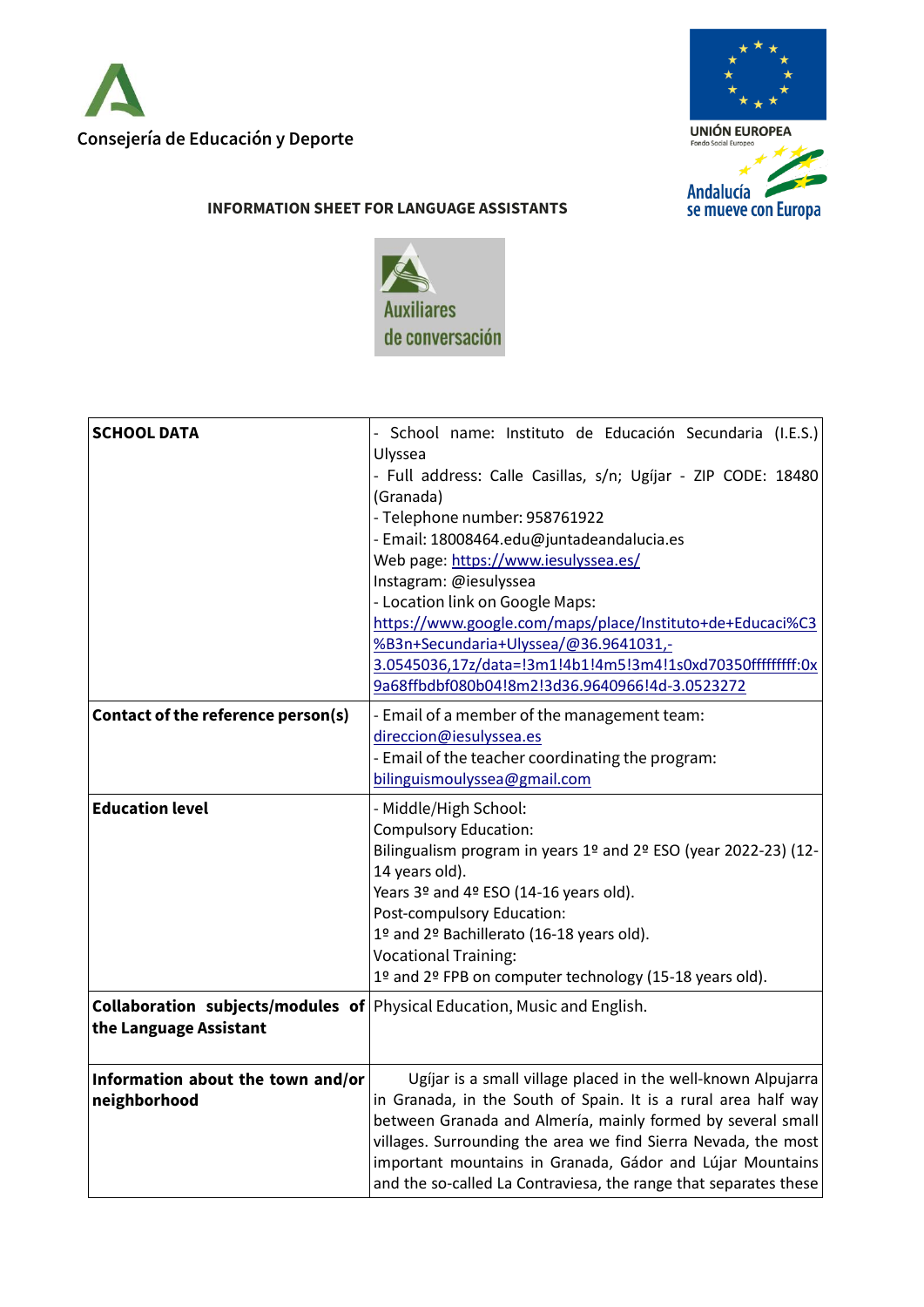

villages from the Mediterranean Sea, which is not too far. Thus, the surroundings offer a great variety of hiking and trekking activities in the quiet nature. Ugíjar territory is about 66,9 Km2, with a population of 2500 inhabitants approximately, and it has an altitude of 559 m above sea level. There are several options for accomodation in the area, with excellent restaurants and different kinds of shops and basic services. In addition, such a privileged situation lets our visitors spend a wonderful time by living here and visiting the nearer villages, which have a special attractiveness. Ugíjar has a very interesting historical past, since it once was considered the capital city of La Alpujarra, which provided the village with magnificent majestic houses and monuments. It was defined by Pedro Antonio de Alarcón (Spanish writer) as "aristocratic", and the Swiss Jean-Christian Spahni, a distinguished traveller from the 1950s, considered Ugíjar as the most picturesque village in La Alpujarra. It is the biggest and most important village in the area and people living in the near villages frequently come here for shopping. Students from all these villages attend our high school, including students from Alpujarra de la Sierra (formed by Mecina Bombarón and Yegen), Nevada (formed by Picena, Laroles, Júbar and Mairena), Bérchules, Cádiar, Juviles, Lobras, Murtas, Turón and Válor (formed by Válor, Mecina Alfahar and Nechite). For additional information, you can visit these webpages: <http://www.ugijar.es/> <http://www.turismougijar.es/> <https://www.turgranada.es/municipio/ugijar/> **Getting to school**  $\vert$ -Public transport schedules: There are buses from Ugíjar to Granada and Almería, with several stops along the way. Ugíjar to Granada: Departure Arrival 5:45 h. 9:15 h. (Everyday) 7:00 h. 10:15 h. (Monday to Friday) 14:00 h. 17:30 h. (Everyday) Granada to Ugíjar: Departure Arrival 8:30 h. 12:00 h. (Everyday) 14:45 h. 18:00 h. (Monday to Friday)

17:00 h. 20:45 h. (Everyday)